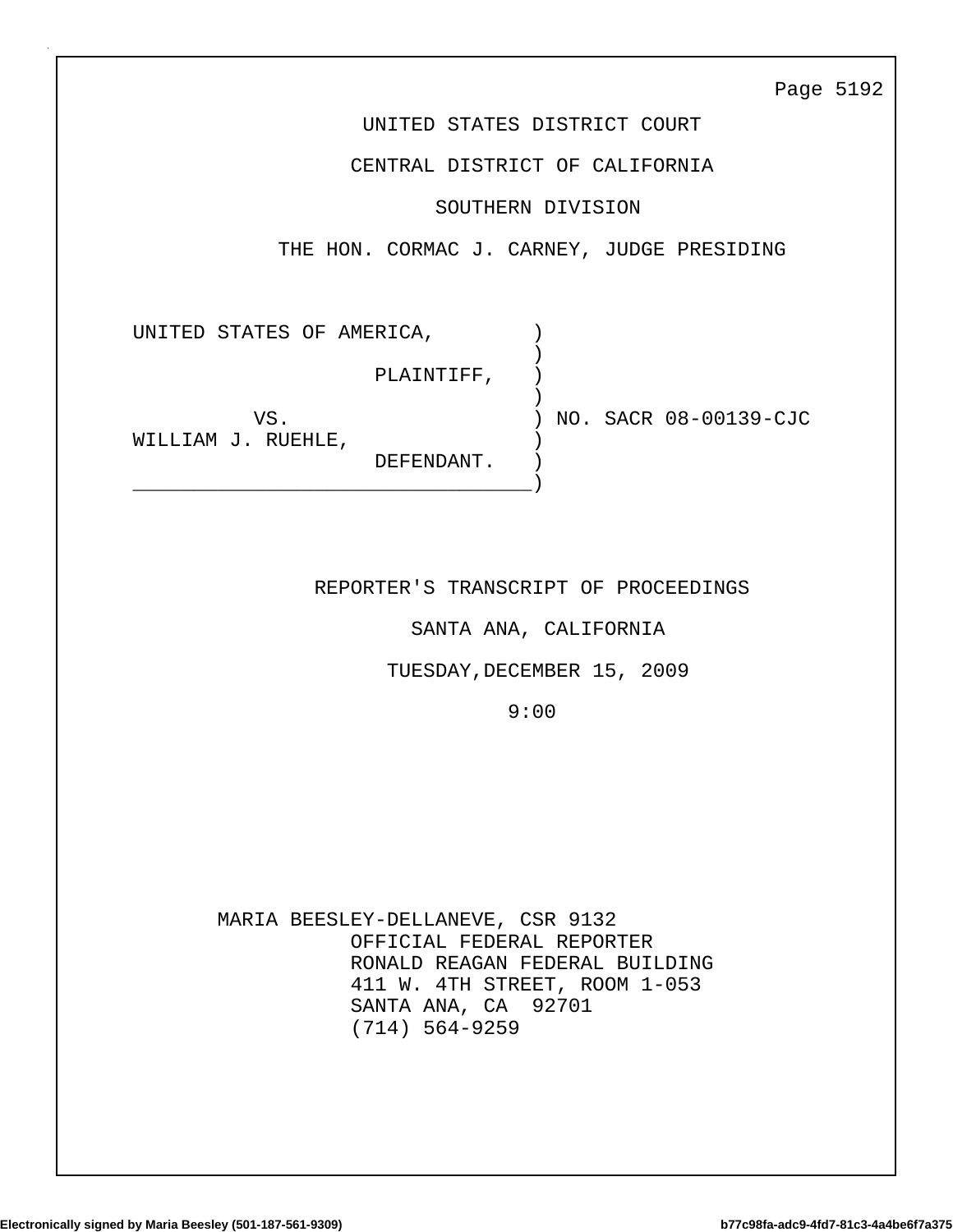| Page | 5193 |  |
|------|------|--|
|------|------|--|

| $1 \quad$ | <b>APPEARANCES:</b> |                 |                                                                                  |
|-----------|---------------------|-----------------|----------------------------------------------------------------------------------|
| 2         |                     |                 | FOR THE PLAINTIFF: GEORGE S. CARDONA<br>UNITED STATES ATTORNEY                   |
| 3         |                     |                 | BY: ANDREW STOLPER<br>AND ROBB ADKINS,                                           |
| 4         |                     |                 | GREG STAPLES,<br>ASSISTANT UNITED STATES ATTORNEY                                |
| 5         |                     |                 | 411 W. 4TH STREET, 8TH FLOOR<br>SANTA ANA, CALIFORNIA 92701                      |
| 6         |                     |                 |                                                                                  |
| 7         |                     |                 |                                                                                  |
| 8         |                     |                 |                                                                                  |
| 9         |                     |                 |                                                                                  |
| 10        |                     |                 | FOR THE DEFENDANT RUEHLE: SKADDEN ARPS SLATE MEAGHER                             |
| 11        |                     |                 | BY: RICHARD MARMARO, ESQ.<br>AND JACK DICANIO, ESQ.                              |
| 12        |                     |                 | MATTHEW UMHOFER, ESQ.<br>300 SOUTH GRAND AVENUE<br>LOS ANGELES, CALIFORNIA 90071 |
| 13        |                     |                 | $(213)687 - 5535$                                                                |
|           |                     |                 | 14 FOR HENRY SAMUELI: MCDERMOTT WILL & EMERY<br>BY: GORDON GREENBERG, ESQ.       |
| 15        |                     |                 | 2049 CENTURY PARK EAST, SUITE 3800<br>LOS ANGELES, CALIFORNIA 90067-3218         |
| 16        |                     |                 | $(310)$ 551-9398                                                                 |
| 17        |                     |                 | FOR HENRY NICHOLAS: WILLIAMS & CONNOLLY LLP                                      |
| 18        |                     |                 | BY: BRENDAN SULLIVAN, ESQ.<br>725 TWELFTH STREET N.W.                            |
| 19        |                     |                 | WASHINGTON D.C. 20005<br>$(202)$ 434-5460                                        |
| 20        |                     |                 |                                                                                  |
| 21        |                     | FOR DAVID DULL: | OUINN EMANUEL UROUHART OLVER & HEDGES<br>BY: JAMES ASPERGER, ESQ.                |
| 22        |                     |                 | AND SETH ARONSON, ESQ.<br>865 S. FIGUEROA ST 10TH FL                             |
| 23        |                     |                 | LOS ANGELES, CALIFORNIA 90017                                                    |
| 24        |                     |                 |                                                                                  |
| 25        |                     |                 |                                                                                  |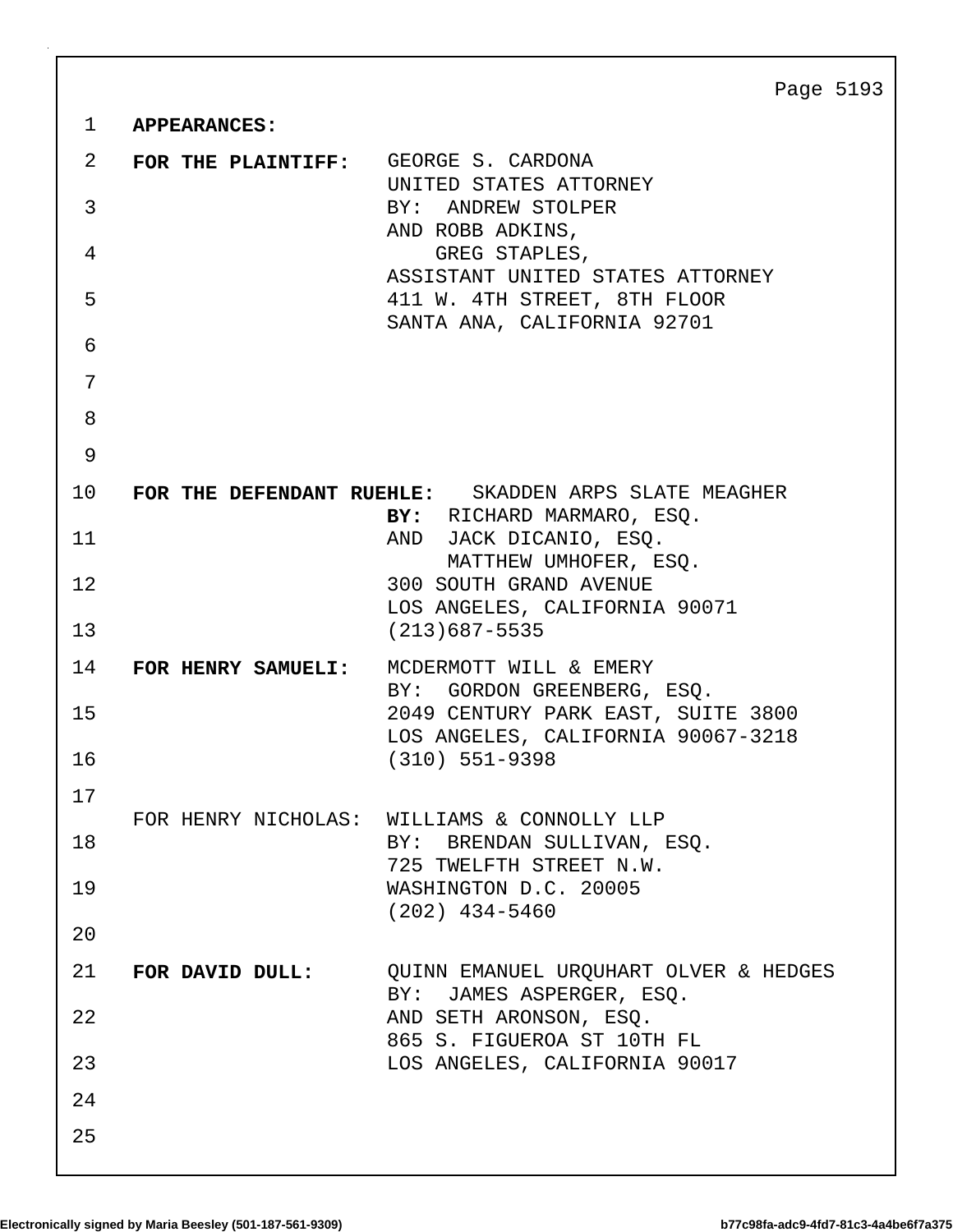|              | Page 5194                                                         |
|--------------|-------------------------------------------------------------------|
| $\mathbf{1}$ | SANTA ANA, CALIFORNIA; TUESDAY, DECEMBER 15, 2009                 |
| 2            | $-000-$                                                           |
| 3            | THE CLERK: ITEM NUMBER ONE, SACR 08-139-CJC. UNITED               |
| 4            | STATES VERSUS WILLIAM J. RUEHLE.                                  |
| 5            | COUNSEL, PLEASE STATE YOUR APPEARANCES FOR THE RECORD.            |
| 6            | MR. ADKINS: GOOD MORNING, YOUR HONOR. ROBB ADKINS,                |
| 7            | GEORGE CARDONA, ANDREW STOLPER, AND GREG STAPLES ON BEHALF OF THE |
| 8            | UNITED STATES.                                                    |
| 9            | THE COURT: GOOD MORNING, GENTLEMEN.                               |
| 10           | MR. MARMARO: GOOD MORNING, YOUR HONOR. RICHARD MARMARO            |
|              | 11 AND JACK DICANIO FOR MR. RUEHLE, WHO IS PRESENT.               |
| 12           | THE COURT: GOOD MORNING.                                          |
| 13           | AND I THINK WE HAVE SOME OTHER LAWYERS; RIGHT? AND                |
|              | 14 PARTIES?                                                       |
| 15           | MR. SULLIVAN, I SEE YOU THERE, SIR.                               |
| 16           | MR. SULLIVAN: BRENDAN SULLIVAN OF WILLIAMS AND CONNOLLY           |
|              | 17 FOR DR. HENRY NICHOLAS.                                        |
| 18           | MR. ASPERGER: GOOD MORNING, YOUR HONOR. JIM ASPERGER              |
| 19           | AND SETH ARONSON FOR MR. DULL.                                    |
| 20           | MR. GREENBERG: GORDON GREENBERG ON BEHALF OF DR. HENRY            |
| 21           | SAMUELI, WHO IS PRESENT BEFORE THE COURT.                         |
| 22           | THE COURT: GOOD MORNING TO ALL OF YOU.                            |
| 23           | WHAT I THOUGHT I WOULD DO IS READ INTO THE RECORD MY              |
| 24           | DECISION, AND THEN I'LL GIVE EVERYONE A NOTICE AND OPPORTUNITY TO |
| 25           | SAY WHATEVER THEY WANT TO SAY ON THE RECORD.                      |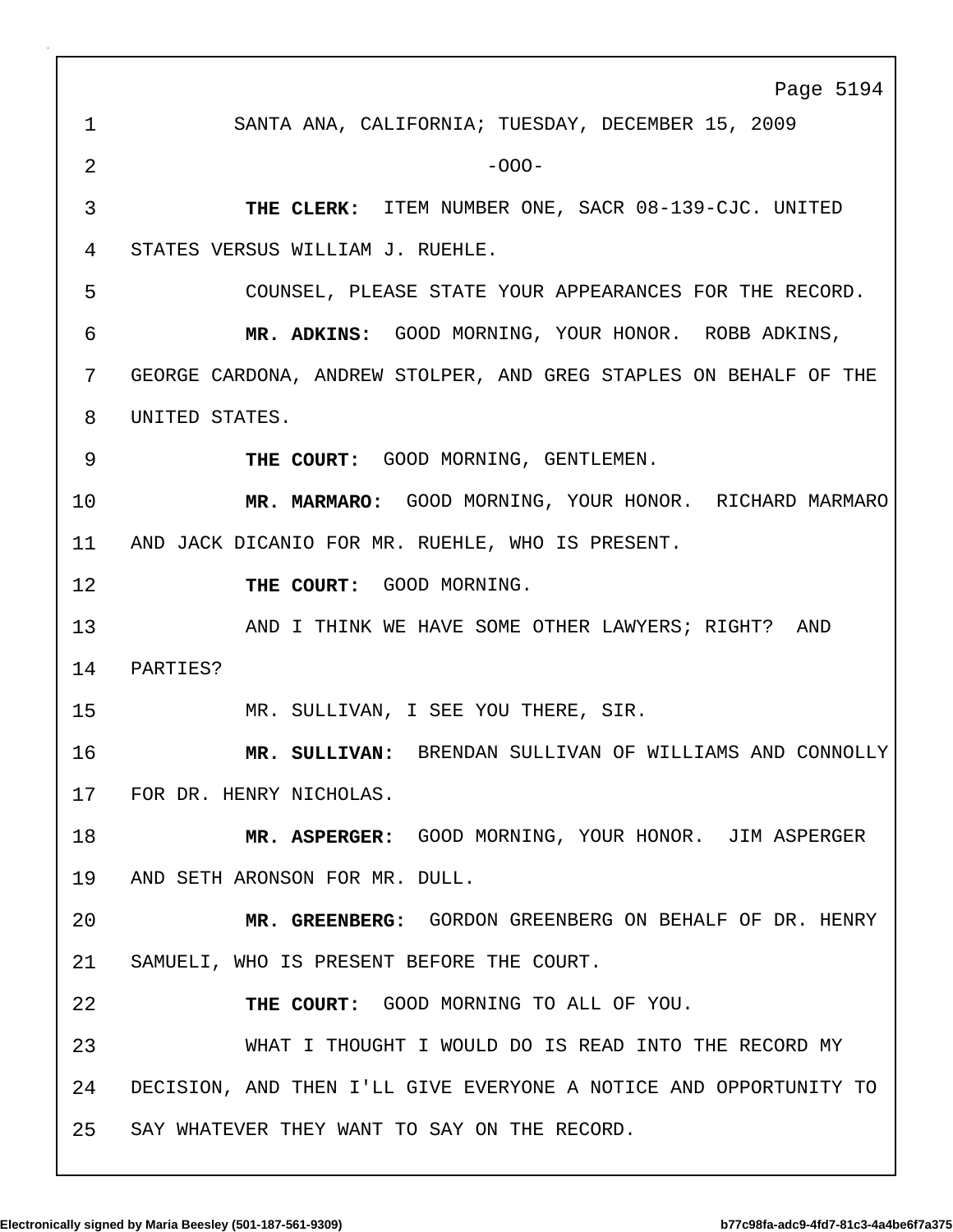1 I HEARD ALL THE EVIDENCE PRESENT AT MR. RUEHLE'S TRIAL AND AT THE EVIDENTIARY HEARINGS. I NOW KNOW THE ENTIRE STORY OF WHAT HAPPENED. THIS DECISION SUPERSEDES ANY PRIOR FINDINGS, RULINGS OR CREDIBILITY DETERMINATION THAT I HAD MADE ON A PARTIAL RECORD WITHOUT THE BENEFIT OF ALL THE FACTS.

6 BASED ON THE COMPLETE RECORD NOW BEFORE ME, I FIND THAT THE GOVERNMENT HAS INTIMIDATED AND IMPROPERLY INFLUENCED THE THREE WITNESSES CRITICAL TO MR. RUEHLE'S DEFENSE. THE CUMULATIVE EFFECT OF THAT MISCONDUCT HAS DISTORTED THE TRUTH-FINDING PROCESS AND COMPROMISED THE INTEGRITY OF THE TRIAL.

11 TO SUBMIT THIS CASE TO THE JURY WOULD MAKE A MOCKERY OF MR. RUEHLE'S CONSTITUTIONAL RIGHT TO COMPULSORY PROCESS AND A FAIR TRIAL. THE SIXTH AMENDMENT TO THE UNITED STATES CONSTITUTION GUARANTEES THE ACCUSED THE RIGHT TO COMPULSORY PROCESS FOR WITNESSES IN ITS DEFENSE. FOR THIS CONSTITUTIONAL RIGHT TO HAVE TRUE MEANING, THE GOVERNMENT MUST NOT DO ANYTHING TO INTIMIDATE OR IMPROPERLY INFLUENCE WITNESSES. SADLY, GOVERNMENT DID SO IN THIS CASE.

19 MR. RUEHLE'S PRIMARY DEFENSE HERE HAS BEEN THAT HE HAD NO CRIMINAL INTENT TO VIOLATE THE SECURITIES LAWS. TO SUCCEED, IT WAS IMPERATIVE FOR MR. RUEHLE TO CALL THE THREE AVAILABLE WITNESSES WHO HAD KNOWLEDGE OF BROADCOM'S STOCK-OPTION GRANTING PRACTICES. THOSE THREE WITNESSES WERE NANCY TULLOS, THE VICE PRESIDENT OF HUMAN RESOURCES; DAVID DULL, THE GENERAL COUNSEL; AND DR. HENRY SAMUELI, COFOUNDER AND CHIEF TECHNICAL OFFICER. FOR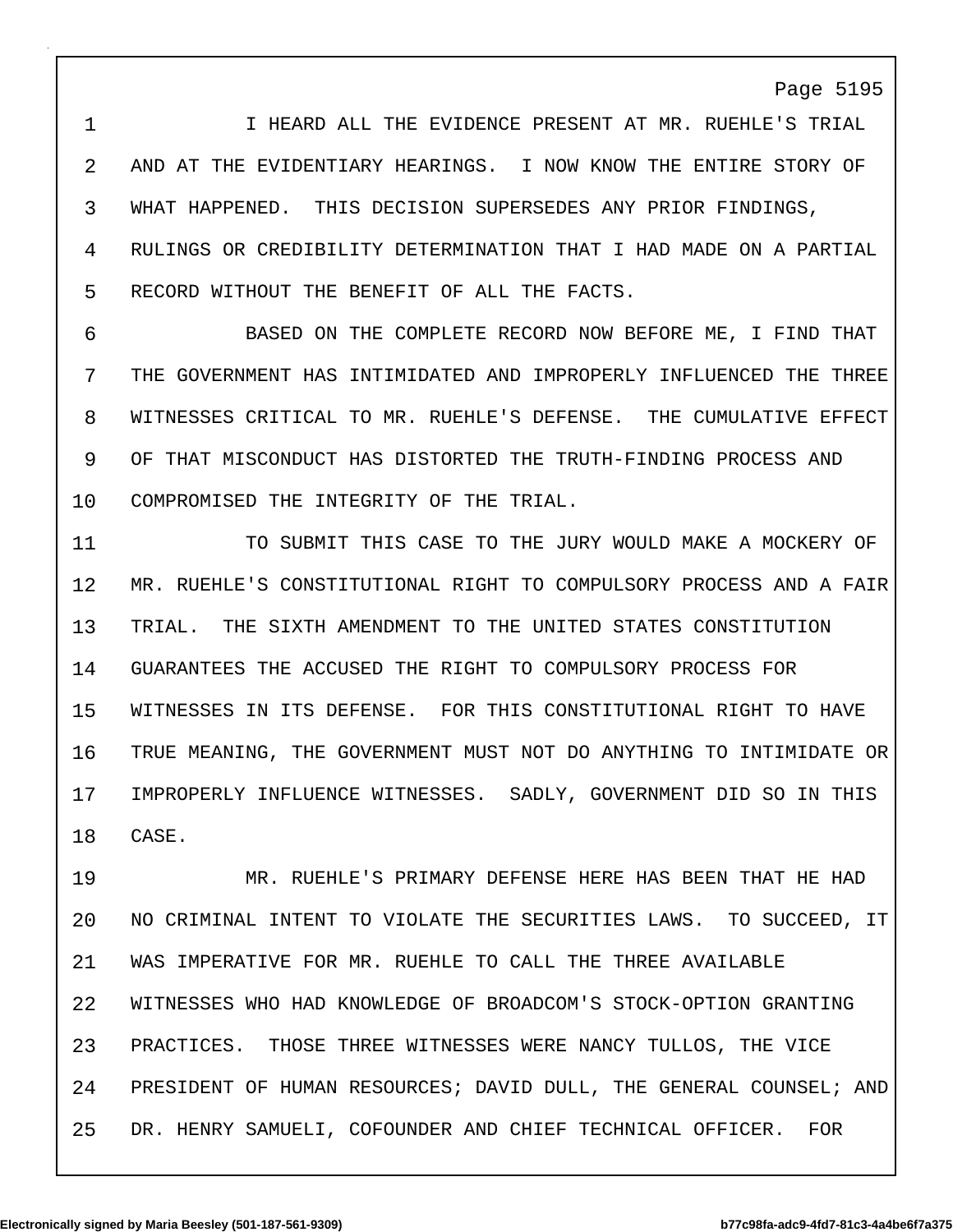WHATEVER REASON, THE GOVERNMENT INTIMIDATED AND IMPROPERLY INFLUENCED EACH OF THEM.

3 LET ME FIRST FOCUS ON MS. TULLOS. AFTER MS. TULLOS DECLINED TO COOPERATE WITH THE GOVERNMENT, THE LEAD PROSECUTOR CALLED THE GENERAL COUNSEL OF MS. TULLOS' NEW EMPLOYER AND MADE INAPPROPRIATE STATEMENTS TO HIM THAT CAUSED MS. TULLOS TO LOSE HER JOB.

**8 AFTER THOSE EVENTS IN A REVERSE PROFFER SESSION THAT**  LEFT HER UNDERSTANDABLY SCARED, MS. TULLOS ENTERED INTO AN UNUSUAL COOPERATION PLEA AGREEMENT CONTAINING A QUESTIONABLE FACTUAL BASIS, THAT SEVEN YEARS BEFORE ANY GOVERNMENT INVESTIGATION COMMENCED INTO BROADCOM, MS. TULLOS OBSTRUCTED JUSTICE BY ASKING AN EMPLOYEE TO DELETE AN E-MAIL THAT MS. TULLOS HERSELF NEVER DELETED AND, IN FACT, COPIED TO ANOTHER PERSON.

15 THE GOVERNMENT ALSO TOLD MS. TULLOS THAT SHE WOULD HAVE TO PLEAD TO A FELONY BECAUSE IT LOOKED MORE CONVINCING TO A JURY. AND, MOST TROUBLING, THE GOVERNMENT MET WITH MS. TULLOS ON 26 SEPARATE OCCASIONS AND SUBJECTED HER TO GRUELING INTERROGATION DURING WHICH THE GOVERNMENT INTERJECTED ITS VIEWS OF THE EVIDENCE AND, AT LEAST ON ONE OCCASION, TOLD HER THAT SHE WOULD NOT RECEIVE THE BENEFITS OF COOPERATION UNLESS SHE TESTIFIED DIFFERENTLY THAN SHE HAD INITIALLY IN AN EARLIER SESSION.

23 NOT SURPRISINGLY, MS. TULLOS' TESTIMONY AT TRIAL CAME OFF SCRIPTED AND NOT CONSISTENT WITH THE EXTENSIVE E-MAIL TRAIL BROUGHT OUT DURING CROSS-EXAMINATION.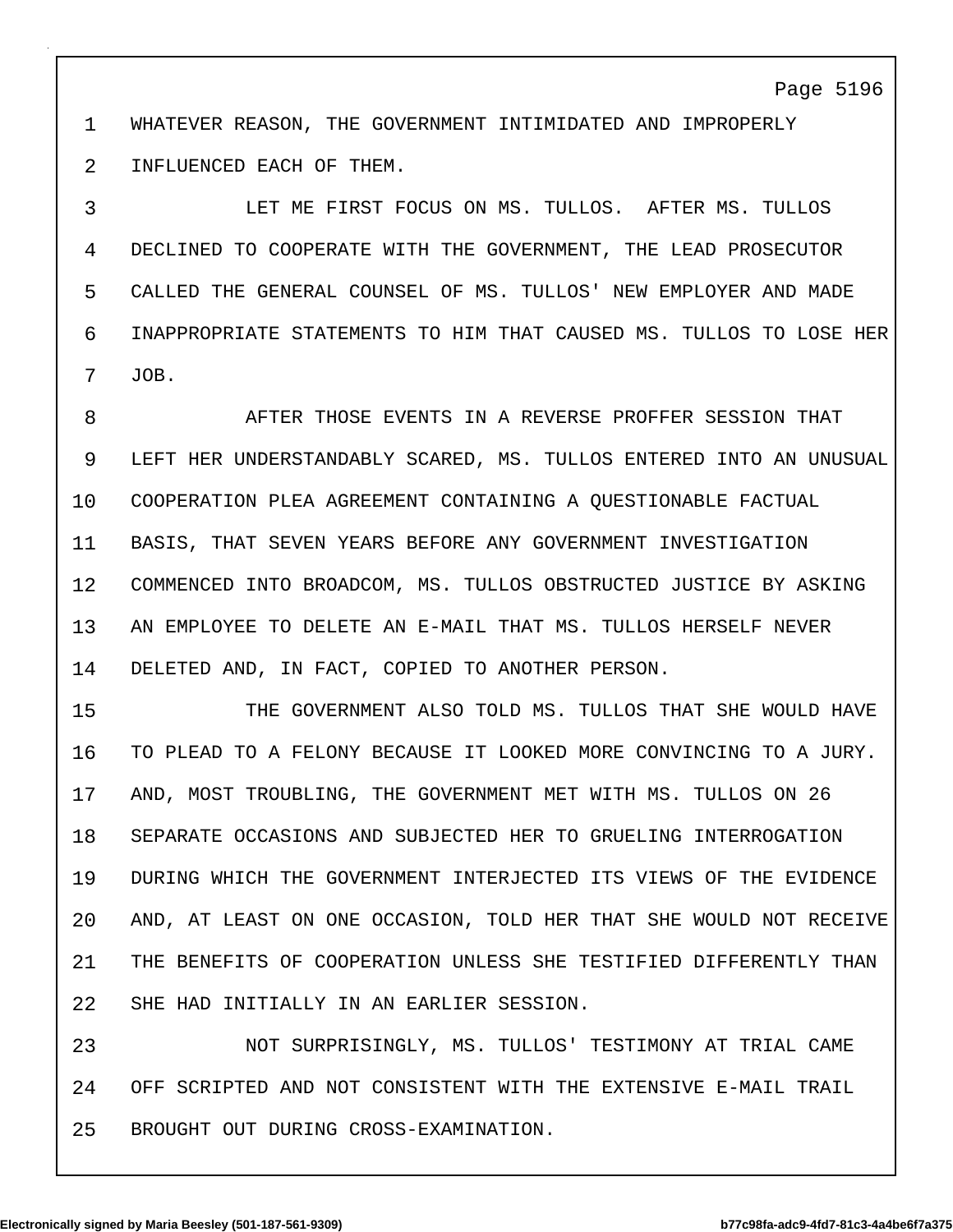**I HAVE ABSOLUTELY NO CONFIDENCE THAT ANY PORTION OF MS.**  TULLOS'S TESTIMONY WAS BASED ON HER OWN INDEPENDENT RECOLLECTION OF EVENTS AS OPPOSED TO WHAT THE GOVERNMENT THOUGHT HER RECOLLECTION SHOULD BE ON THOSE EVENTS.

5 LET ME NEXT FOCUS ON MR. DULL. THE GOVERNMENT BELIEVED THAT MR. DULL WAS A COCONSPIRATOR YET IT DECIDED NOT TO SEEK CHARGES AGAINST HIM FOR SECURITIES FRAUD. IN EFFECT, THE GOVERNMENT LEFT MR. DULL HANGING IN THE WIND AND UNCERTAIN OF HIS FATE FOR ALMOST TWO YEARS. DURING TRIAL, I GRANTED MR. DULL IMMUNITY SO HE COULD TESTIFY FOR THE DEFENSE.

**AFTER I HAD DONE SO, THE LEAD PROSECUTOR CONTACTED**  COUNSEL FOR MR. DULL AND THREATENED TO PROSECUTE MR. DULL IF HE TESTIFIED CONSISTENTLY WITH HIS PRIOR TESTIMONY BEFORE THE SEC. COMPOUNDING HIS MISCONDUCT, THE LEAD PROSECUTOR ATTEMPTED TO NEGOTIATE THE TESTIMONY OF MR. DULL BY, AMONG OTHER THINGS, PROMISING A SOFT CROSS IF MR. DULL INCRIMINATED OR DISPARAGED MR. RUEHLE. THE LEAD PROSECUTOR SOMEHOW FORGOT THAT TRUTH IS NEVER NEGOTIABLE.

19 FINALLY, LET ME FOCUS ON DR. SAMUELI. THE UNCONTROVERTED EVIDENCE AT TRIAL ESTABLISHED THAT DR. SAMUELI WAS A BRILLIANT ENGINEER AND A MAN OF INCREDIBLE INTEGRITY. THERE WAS NO EVIDENCE AT TRIAL TO SUGGEST THAT DR. SAMUELI DID ANYTHING WRONG, LET ALONE CRIMINAL. YET, THE GOVERNMENT EMBARKED ON A CAMPAIGN OF INTIMIDATION AND OTHER MISCONDUCT TO EMBARRASS HIM AND BRING HIM DOWN.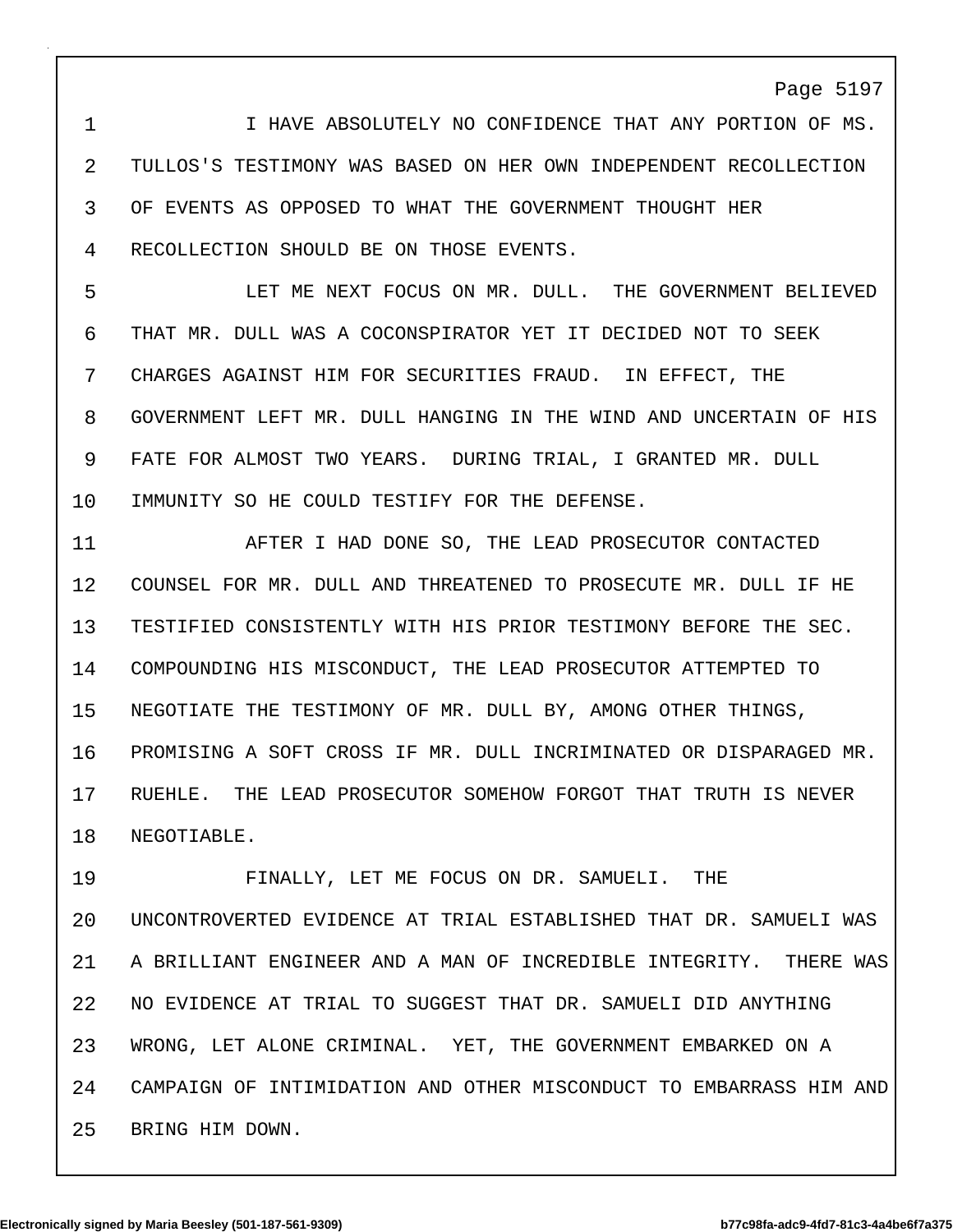1 AMONG OTHER WRONGFUL ACTS THE GOVERNMENT, ONE, UNREASONABLY DEMANDED THAT DR. SAMUELI SUBMIT TO AS MANY AS 30 GRUELING INTERROGATIONS BY THE LEAD PROSECUTOR.

4 TWO, FALSELY STATED AND IMPROPERLY LEAKED TO THE MEDIA THAT DR. SAMUELI WAS NOT COOPERATING IN THE GOVERNMENT'S INVESTIGATION.

7 THREE, IMPROPERLY PRESSURED BROADCOM TO TERMINATE DR. SAMUELI'S EMPLOYMENT AND REMOVE HIM FROM THE BOARD.

9 FOUR, MISLED DR. SAMUELI INTO BELIEVING THAT THE LEAD PROSECUTOR WOULD BE REPLACED BECAUSE OF MISCONDUCT.

11 FIVE, OBTAINED AN INFLAMMATORY INDICTMENT THAT REFERRED TO DR. SAMUELI 72 TIMES AND ACCUSED HIM OF BEING AN UNINDICTED COCONSPIRATOR WHEN THE GOVERNMENT NEW, OR SHOULD HAVE KNOWN, THAT HE DID NOTHING WRONG.

15 AND SEVEN, CRAFTED AN UNCONSCIONABLE PLEA AGREEMENT PURSUANT TO WHICH DR. SAMUELI WOULD PLEAD GUILTY TO A CRIME HE DID NOT COMMIT AND PAY A RIDICULOUS SUM OF \$12 MILLION TO THE UNITED STATES TREASURY.

19 ONE MUST CONCLUDE THAT THE GOVERNMENT ENGAGED IN THIS MISCONDUCT TO PRESSURE DR. SAMUELI TO FALSELY ADMIT GUILT AND INCRIMINATE MR. RUEHLE OR, IF HE WAS UNWILLING TO MAKE SUCH A FALSE ADMISSION AND INCRIMINATION, TO DESTROY DR. SAMUELI'S CREDIBILITY AS A WITNESS FOR MR. RUEHLE.

24 NEEDLESS TO SAY, THE GOVERNMENT'S TREATMENT OF DR. SAMUELI WAS SHAMEFUL AND CONTRARY TO AMERICAN VALUES OF DECENCY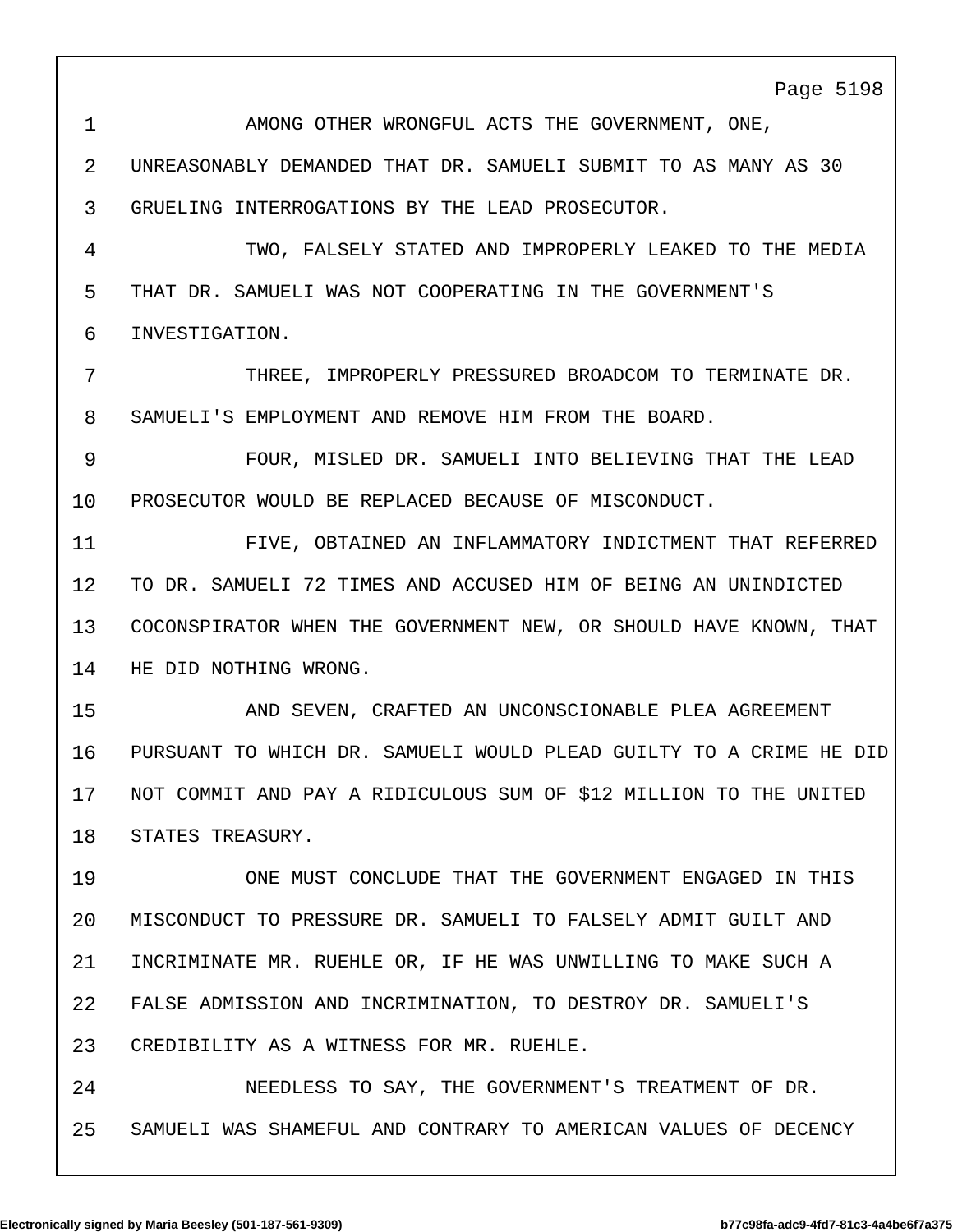AND JUSTICE.

2 IN LIGHT OF MY FINDING OF GOVERNMENT MISCONDUCT AND DENIAL OF MR. RUEHLE'S CONSTITUTIONAL RIGHT TO COMPULSORY PROCESS, I MUST NOW EXERCISE MY SUPERVISORY AUTHORITY AND ISSUE THE

**FOLLOWING ORDER:**

6 NUMBER ONE, I'M GOING TO DISMISS, WITH PREJUDICE, THE STOCK-OPTION BACKDATING INDICTMENT AGAINST MR. RUEHLE AND ENTER A JUDGMENT OF ACQUITTAL. THIS DISMISSAL AND JUDGMENT ARE BASED ON TWO SEPARATE, BUT RELATED GROUNDS.

10 FIRST, AS I PREVIOUSLY STATED, THE GOVERNMENT MISCONDUCT HAS DEPRIVED MR. RUEHLE OF THE RIGHT TO COMPULSORY PROCESS AND A FAIR TRIAL. AND SECOND, THERE IS INSUFFICIENT EVIDENCE TO SUSTAIN A CONVICTION AGAINST MR. RUEHLE. BECAUSE THE GOVERNMENT IMPROPERLY INFLUENCED MS. TULLOS, HER TRIAL TESTIMONY IS UNRELIABLE AND MUST BE STRICKEN.

16 WITHOUT MS. TULLOS' TAINTED TESTIMONY THERE IS INSUFFICIENT EVIDENCE THAT MR. RUEHLE HAD THE CRIMINAL INTENT NECESSARY TO VIOLATE ANY OF THE LAWS ALLEGED IN THE INDICTMENT.

19 I SHOULD NOTE THAT THIS LATTER GROUND PROHIBITS THE GOVERNMENT FROM PROSECUTING MR. RUEHLE AGAIN FOR ANY CRIME RELATED TO THE STOCK OPTION PRACTICES AT BROADCOM. TO DO SO WOULD VIOLATE THE DOUBLE JEOPARDY CLAUSE OF THE FIFTH AMENDMENT.

23 NUMBER TWO, I'M GOING TO DISMISS, WITH PREJUDICE, THE STOCK-OPTION BACKDATING INDICTMENT AGAINST DR. NICHOLAS. THE THREE WITNESSES THAT MR. RUEHLE NEEDED TO PROVE HIS INNOCENCE ARE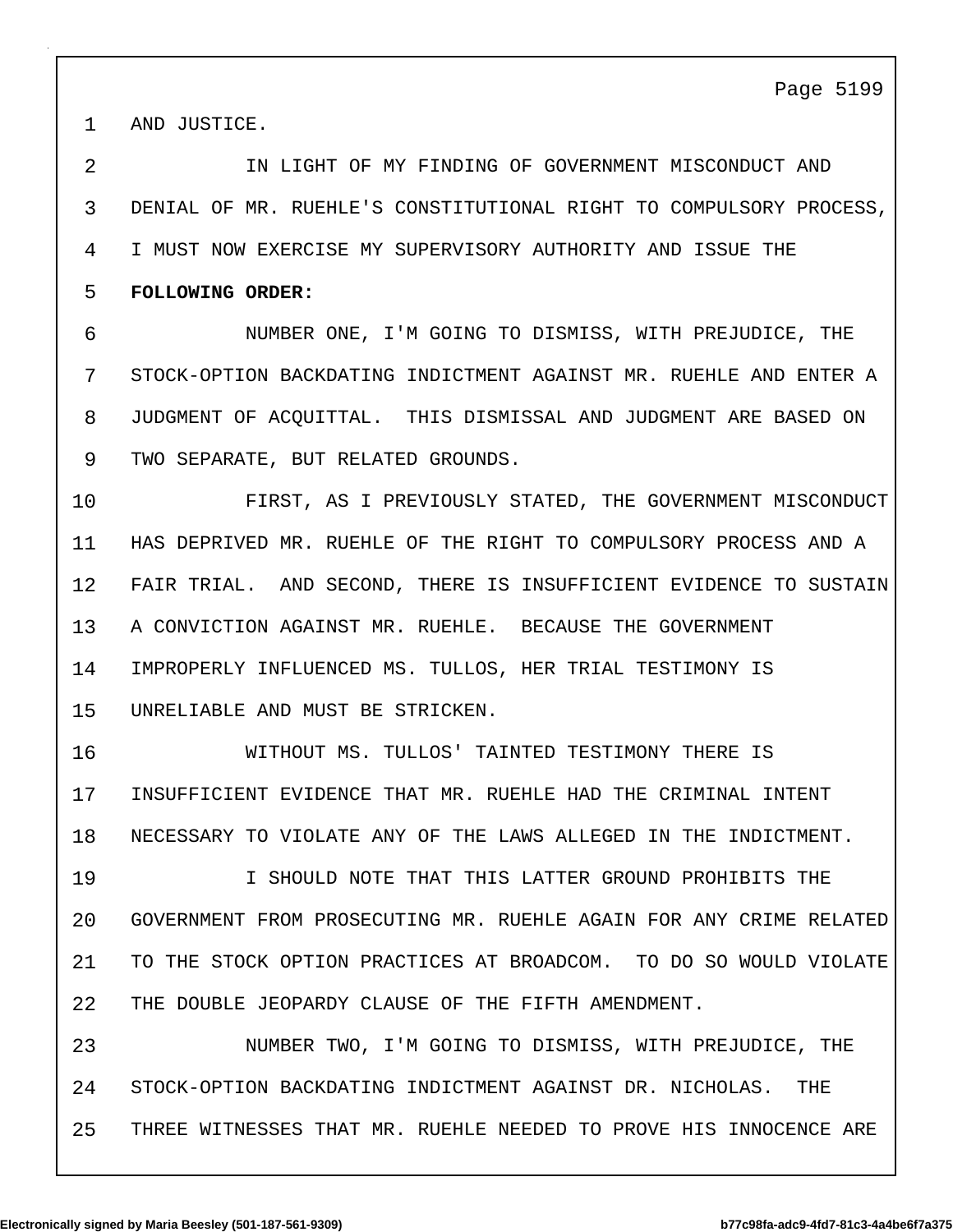THE SAME THREE WITNESSES THAT DR. NICHOLAS NEEDS TO PROVE HIS INNOCENCE. CONSEQUENTLY, DR. NICHOLAS IS DENIED HIS RIGHT TO COMPULSORY PROCESS AND HE CANNOT RECEIVE A FAIR TRIAL.

4 NUMBER THREE, I'M GOING TO ORDER GOVERNMENT TO SHOW CAUSE, ON FEBRUARY 2, 2010, AT 9:00 A.M. WHY THE DRUG DIRECTION INDICTMENT AGAINST DR. NICHOLAS SHOULD NOT BE DISMISSED. THE THREE MATERIAL WITNESSES IN THE STOCK-OPTION BACKDATING CASE WILL UNDOUBTEDLY BE WITNESSES IN THE DRUG DISTRIBUTION CASE, BUT I'M NOT SURE WHETHER THE DIFFERENT NATURE OF THE DRUG CHARGES REDUCES THE PREJUDICE TO DR. NICHOLAS SO HE CAN STILL EXERCISE HIS RIGHT TO COMPULSORY PROCESS AND RECEIVE A FAIR TRIAL.

**I DO ASK THAT THE GOVERNMENT KEEP IN MIND TWO ISSUES IN**  ITS DECISION WHETHER TO GO FORWARD WITH THE DRUG DISTRIBUTION CASE AGAINST DR. NICHOLAS. FIRST, THERE WILL BE OTHER EVIDENCE OF GOVERNMENT MISCONDUCT INTRODUCED AT THAT TRIAL, SUCH AS THE GOVERNMENT'S THREAT TO ISSUE A GRAND JURY SUBPOENA TO DR. NICHOLAS' 13-YEAR-OLD-SON AND FORCE THE BOY TO TESTIFY AGAINST HIS FATHER.

19 AND SECOND, DR. NICHOLAS'S E-MAIL TO HIS FORMER WIFE ENTITLED "BRETT'S HOME RUN" WILL NOT BE ADMITTED AT TRIAL UNDER ANY CIRCUMSTANCE. THE E-MAIL IS VERY PRIVATE AND PERSONAL AND WILL NOT BE PUBLICLY AIRED IN THIS COURT AGAIN.

23 FOUR, I'M GOING TO LIFT THE STAY IMPOSED IN THE SEC CIVIL STOCK-OPTION BACKDATING CASE AND DISMISS THAT COMPLAINT WITHOUT PREJUDICE. THE SEC HAS 30 DAYS TO FILE AN AMENDED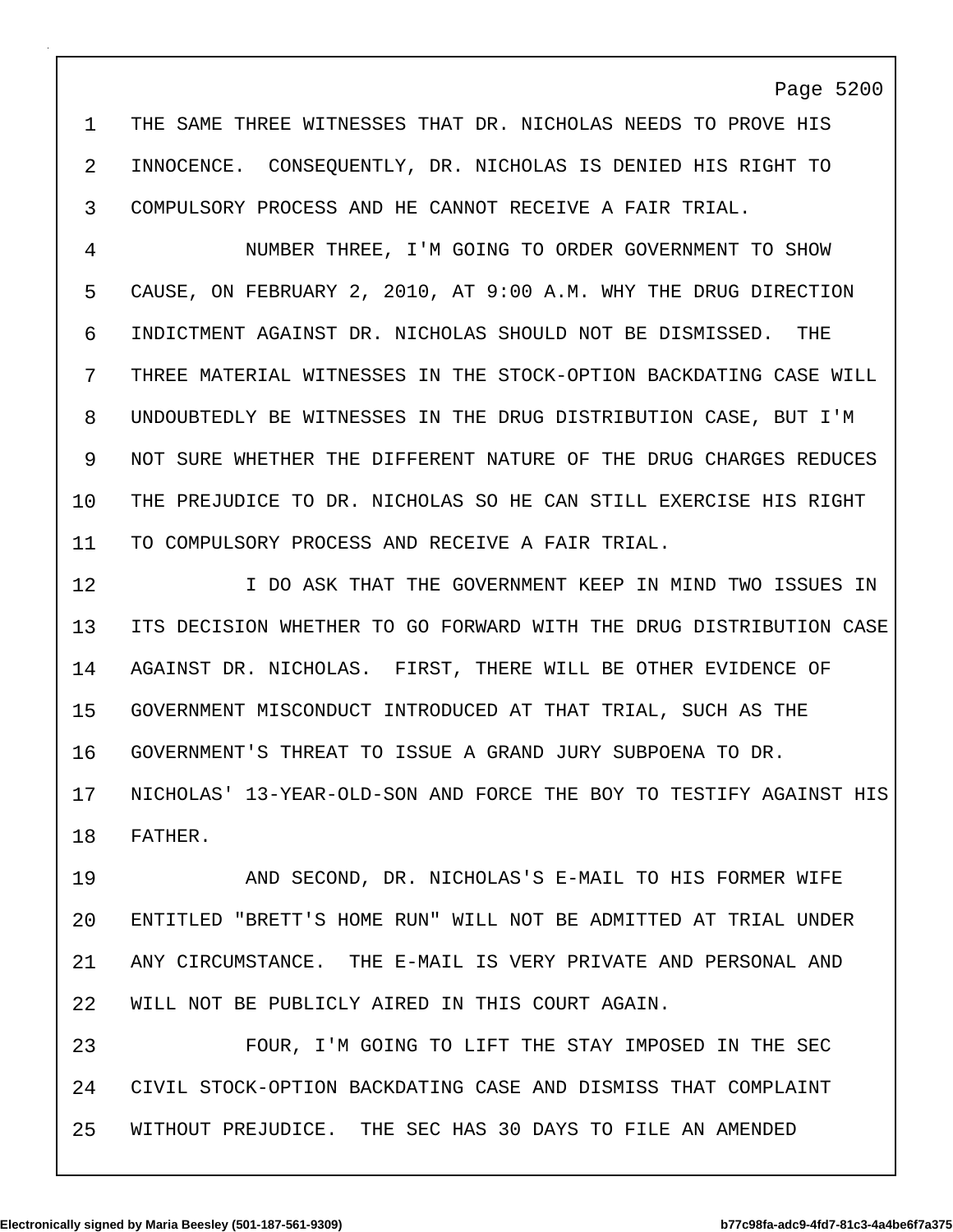COMPLAINT. I DO, HOWEVER, DISCOURAGE THE SEC FROM PROCEEDING FURTHER WITH THE CASE.

3 THE GOVERNMENT'S MISCONDUCT HAS COMPROMISED THE INTEGRITY AND LEGITIMACY OF THE CASE AND THE EVIDENCE AT MR. RUEHLE'S TRIAL ESTABLISHED THE SEC WILL HAVE GREAT DIFFICULTY PROVING THAT THE DEFENDANTS ACTED WITH THE RECKLESS SCIENTER.

7 THE ACCOUNTING STANDARDS AND GUIDELINES UP WERE NOT CLEAR, AND THERE WAS CONSIDERABLE DEBATE IN THE HIGH-TECH INDUSTRY AS TO THE PROPER ACCOUNTING TREATMENT FOR STOCK OPTION GRANTS. INDEED, APPLE AND MICROSOFT WERE ENGAGING IN THE EXACT SAME PRACTICES AS THOSE OF BROADCOM.

12 NOW, I'M SURE THERE ARE GOING TO BE MANY PEOPLE WHO ARE GOING TO BE CRITICAL OF MY DECISION IN THIS CASE AND ARGUE THAT I'M BEING TOO HARD ON THE GOVERNMENT. I STRONGLY DISAGREE. I HAVE A SOLEMN OBLIGATION TO HOLD THE GOVERNMENT TO THE CONSTITUTION. I'M DOING NOTHING MORE AND NOTHING LESS. AND I ASK MY CRITICS TO PUT THEMSELVES IN THE SHOES OF THE ACCUSED.

18 YOU ARE CHARGED WITH SERIOUS CRIMES AND, IF CONVICTED ON THEM, YOU WILL SPEND THE REST OF YOUR LIFE IN PRISON. YOU ONLY HAVE THREE WITNESSES TO PROVE YOUR INNOCENCE AND GOVERNMENT HAS INTIMIDATED AND IMPROPERLY INFLUENCED EACH ONE OF THEM. IS THAT FAIR? IS THAT JUSTICE? I SAY ABSOLUTELY NOT.

23 I'D LIKE TO CONCLUDE WITH THE POWERFUL AND INSIGHTFUL PASSAGE FROM THE U.S. SUPREME COURT IN THE CASE OF BERGER V. UNITED STATES.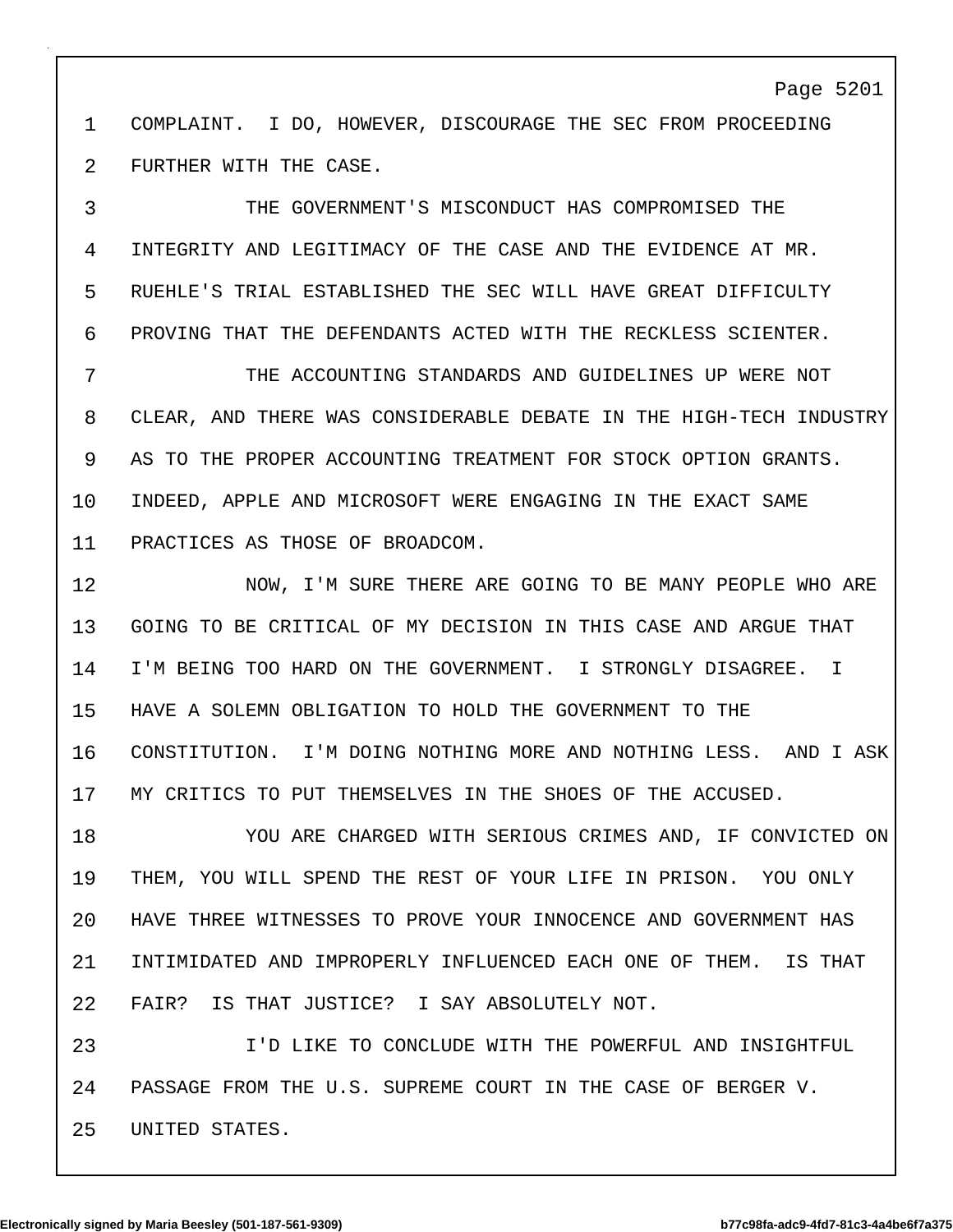1 "THE UNITED STATES ATTORNEY IS THE REPRESENTATIVE, NOT OF AN ORDINARY PARTY TO A CONTROVERSY, BUT OF A SOVEREIGNTY WHOSE OBLIGATION TO GOVERN IMPARTIALLY IS AS COMPELLING AS ITS OBLIGATION TO GOVERN AT ALL, AND WHOSE INTEREST, THEREFORE, IN A CRIMINAL PROSECUTION IS NOT THAT IT SHALL WIN A CASE, BUT THAT JUSTICE SHALL BE DONE. AS SUCH, HE IS IN A PECULIAR AND A VERY DEFINITE SENSE THE SERVANT OF THE LAW, THE TWOFOLD AIM OF WHICH IS THAT GUILT SHALL NOT ESCAPE OR INNOCENT SUFFER.

9 HE MAY PROSECUTE WITH EARNESTNESS AND VIGOR. INDEED, HE SHOULD DO SO. BUT WHILE HE MAY STRIKE HARD BLOWS, HE IS NOT AT LIBERTY TO STRIKE FOUL ONES. IT IS MUCH HIS DUTY TO REFRAIN FROM IMPROPER METHODS CALCULATED TO PRODUCE A WRONGFUL CONVICTION AS IT IS TO USE EVERY LEGITIMATE MEANS TO BRING ABOUT A JUST ONE."

**I SINCERELY REGRET THAT THE GOVERNMENT DID NOT HEED THE** RIGHTEOUS WORDS OF THE SUPREME COURT.

16 MR. MARMARO, I'LL HEAR FROM YOU FIRST, SIR, IF THERE IS ANYTHING YOU OR MR. RUEHLE WOULD LIKE TO STATE ON THE RECORD.

 **MR. MARMARO:** YOUR HONOR, IT'S VERY DIFFICULTY OBVIOUSLY, HAVING HEARD THE COURT'S COMMENTS, TO GIVE A COMPOSED RESPONSE OR A STATEMENT, BUT I JUST WANT TO SAY ONE THING, YOUR HONOR. YOU HAVE SAID ALL ALONG THAT YOU WANTED TO HEAR THE WHOLE STORY. BUT IF IT WEREN'T FOR WHAT YOU DID, WE WOULD NOT HAVE HEARD THE WHOLE STORY. IF IT WEREN'T FOR YOUR DECISION TO GRANT DEFENSE WITNESSES IMMUNITY, WE WOULD NOT HAVE HEARD FROM DR. SAMUELI AND MR. DULL. AND YOU WOULD HAVE BEEN STUCK WITH ONLY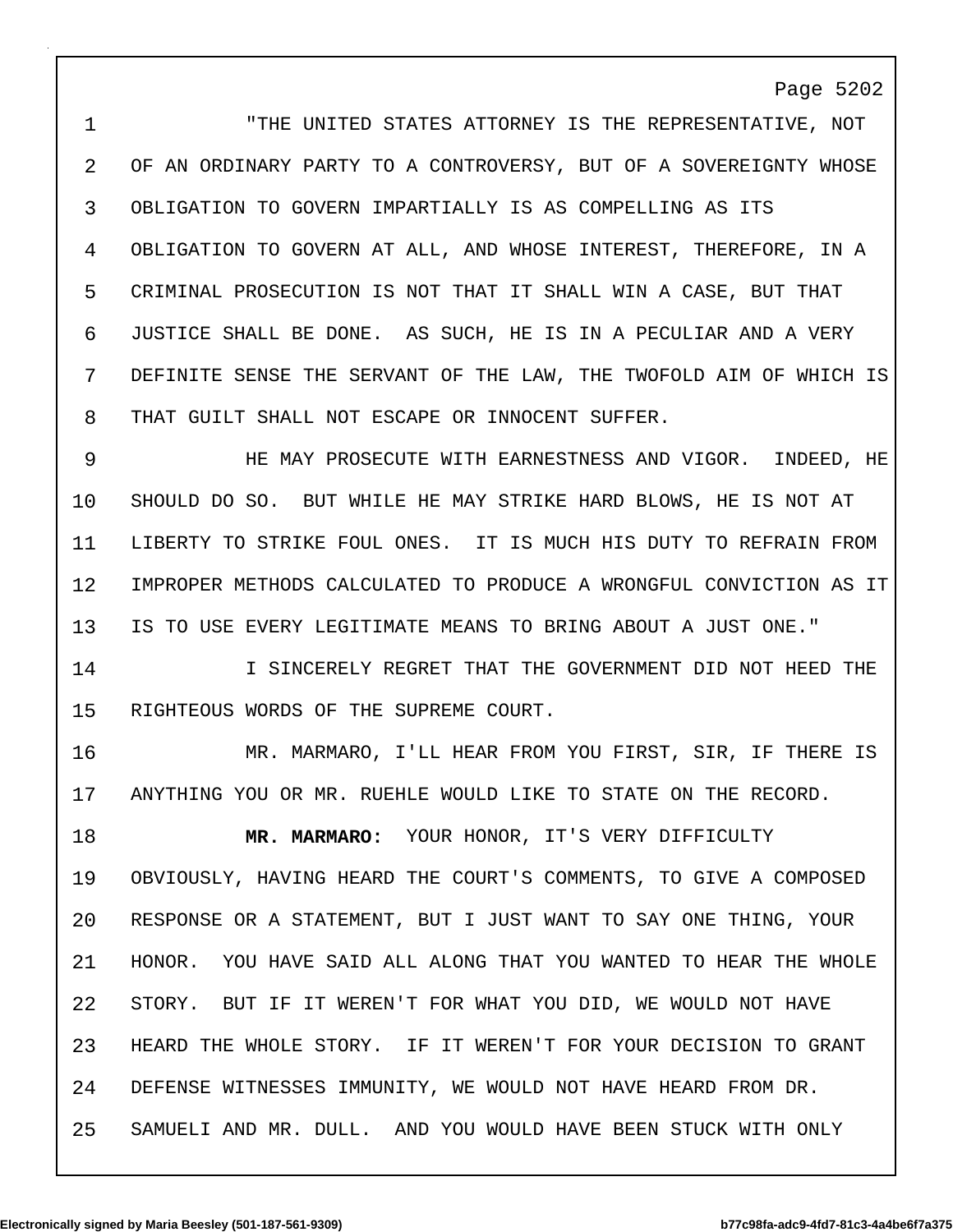PART OF THE STORY.

2 SO IN A VERY LARGE SENSE, YOUR HONOR, WHAT HAPPENED, WHAT YOU ANNOUNCED TODAY IS THE DIRECT RESULT OF WHAT YOU DID.

4 AND I HAVE TO TELL YOU, YOUR HONOR, 34 YEARS AGO TODAY, TO THE DAY, DECEMBER 15, 1975, I PASSED THE BAR. WHAT HAPPENED IN THIS COURT WAS VERY DIFFICULT TO WATCH, BUT WHAT HAPPENED TODAY RESTORES MY FAITH AND I CAN HONESTLY SAY I HAVE NEVER BEEN MORE PROUD TO BE A LAWYER.

 **THE COURT:** MR. SULLIVAN, I KNOW I'M PROBABLY CATCHING YOU A LITTLE OFF GUARD, BUT GIVEN THE MANY ORDERS THAT I HAVE ISSUED, I DON'T KNOW IF THERE IS ANYTHING YOU WOULD LIKE TO SAY ON THE RECORD, SIR.

 **MR. SULLIVAN:** OF COURSE, MR. MARMARO IS A YOUNG LAWYER. I HAVE BEEN DOING THIS 42 YEARS, BUT I ADOPT HIS MOVING WORDS.

15 I GUESS THAT WHEN I WAS A YOUNG LAWYER, I WAS NAIVE AND I THOUGHT THAT FAIRNESS WAS ASSURED IN OUR COURTROOMS BECAUSE OUR FOUNDING FATHERS HAD DEVISED THIS MAGICAL CONSTITUTION AND THIS MAGICAL BILL OF RIGHTS, AND SOMEHOW IF THE GOVERNMENT LIVED BY THAT, THAT WE WOULD ALWAYS BE JUST FINE. BUT I WAS NAIVE. I LEARNED IN SHORT ORDER THAT THE ONLY THING THAT ASSURES FAIRNESS IN THE COURTROOM ARE JUDGES WITH COURAGE TO KEEP THEIR EYES OPEN, WATCH WHAT IS HAPPENING, KEEP AN OPEN MIND AND MAKE FAIR DECISIONS, FAIR TO BOTH SIDES.

**AND, YOUR HONOR, I STAND IN AWE OF WHAT YOU HAVE DONE** HERE TODAY BASED UPON THE MANY DAYS OF TEDIOUS TRIAL THAT WE HAVE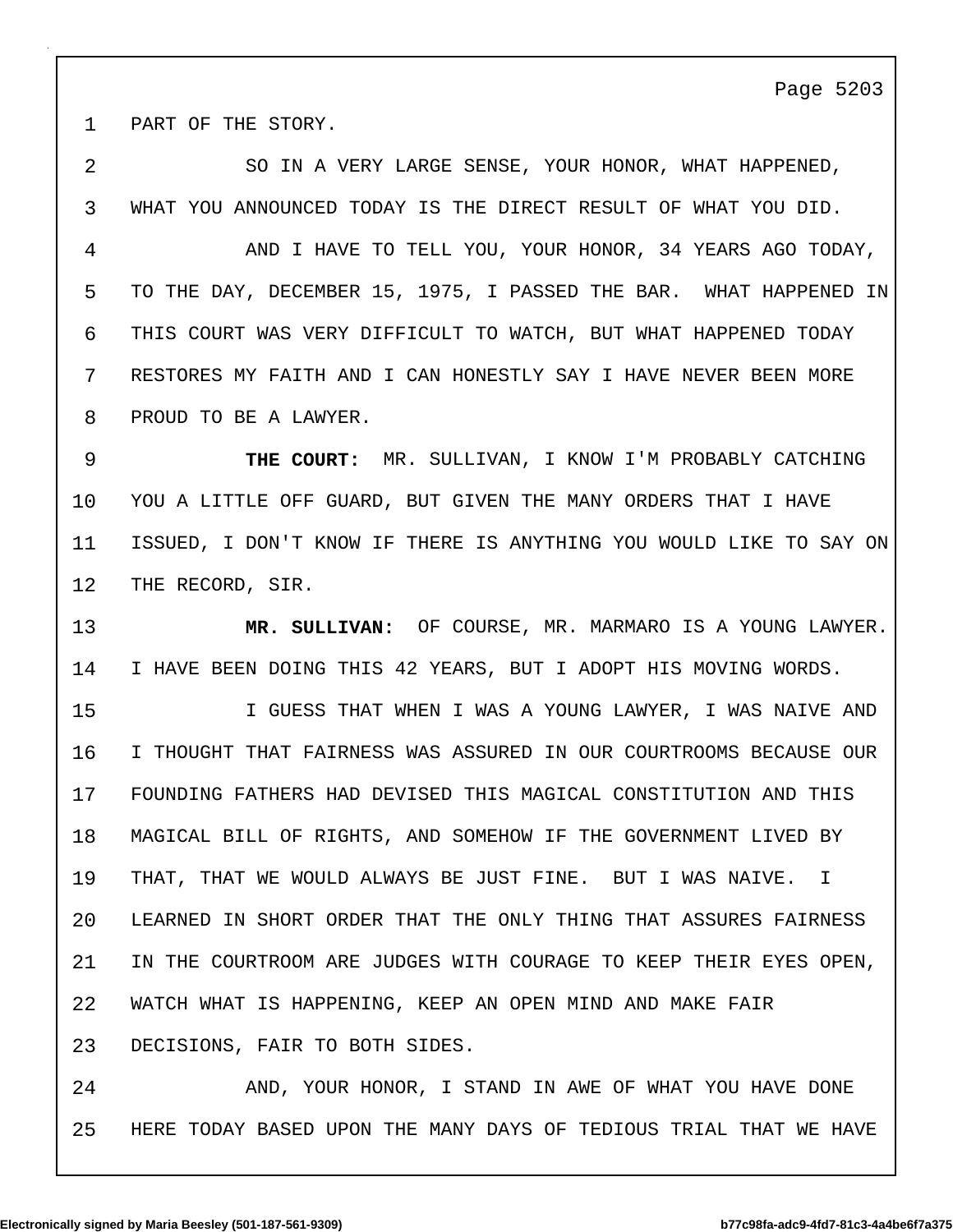SEEN.

2 I'LL ADD ONLY ONE THING TO YOUR SUPREME COURT ARGUMENT. AND WE ALL KNOW, WITHOUT SAYING, THAT THERE ARE MANY, MANY FINE MEN AND WOMEN IN GOVERNMENT SERVICE, IN PROSECUTOR'S OFFICES AND ALSO IN THE FBI. AND WE APPLAUD THEM. AND SOMETIMES WE DO SEE THE KIND OF MISCONDUCT ON THE PART OF AN INDIVIDUAL OR SEVERAL INDIVIDUALS.

8 BUT I'M REMINDED WHEN I HEARD YOUR SUPREME COURT QUOTE, HOW SIMILAR IT WAS TO THE QUOTE I HEARD EIGHT MONTHS AGO, APRIL 8, 2008, FROM THE ATTORNEY GENERAL HIMSELF, A MESSAGE THAT WAS DELIVERED TO ALL STATE DEPARTMENT U.S. ATTORNEYS. AND I QUOTE HIM.

13 "YOUR JOB AS U.S. ATTORNEYS IS NOT TO CONVICT PEOPLE, YOUR JOB IS NOT TO WIN CASES. YOUR JOB IS TO DO JUSTICE. YOUR JOB IS IN EVERY CASE, EVERY DECISION THAT YOU MAKE, TO DO THE RIGHT THING. ANYBODY WHO ASKS YOU TO DO SOMETHING OTHER THAN THAT IS TO BE IGNORED. ANY POLICY THAT IS AT TENSION WITH THAT IS TO BE QUESTIONED AND BROUGHT TO MY ATTENTION."

19 THE MESSAGE DELIVERED BY THIS COURT TODAY HAD BEEN HEARD THROUGHOUT THE COUNTRY BY ALL WHO ENFORCE THE LAW, AND WE ARE ALL BETTER OFF AND THE SYSTEM OF JUSTICE WILL BE BETTER OFF FOR THE COURAGE DEMONSTRATED IN THIS COURT ON THIS DATE. THANK YOU.  **THE COURT:** MR. GREENBERG, IS THERE ANYTHING YOU WOULD LIKE TO SAY ON BEHALF OF DR. SAMUELI?  **MR. GREENBERG:** THANK YOU, YOUR HONOR.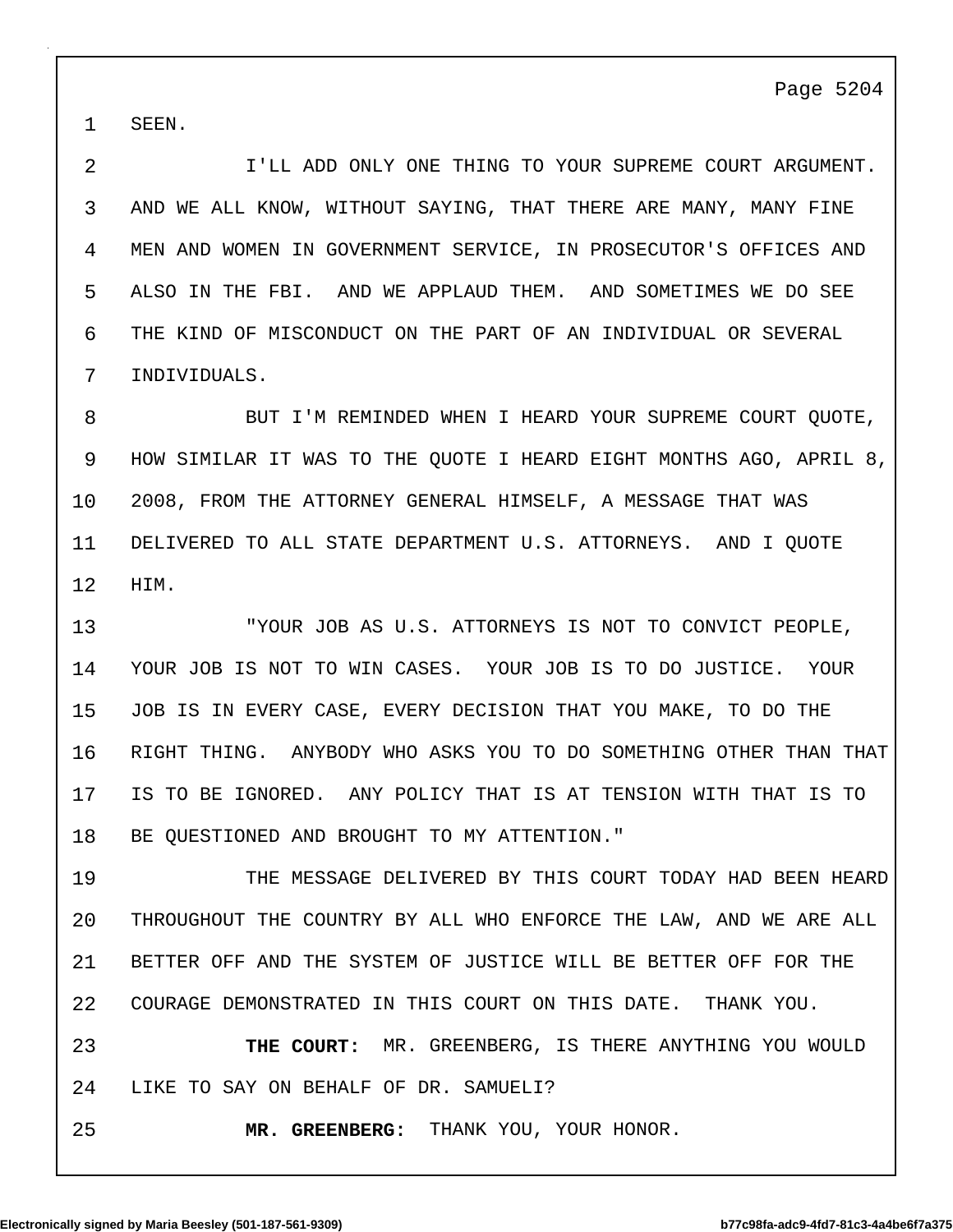**I'M IN A DANGEROUS POSITION, A LAWYER WHO IS BREATHLESS.**  I REALLY -- MY BREATH IS TAKEN AWAY BECAUSE, ECHOING THE SENTIMENTS OF MY COLLEAGUES HERE, THIS TRULY IS A TURNING POINT, I BELIEVE, THAT WILL BE HEARD THROUGHOUT THE COUNTRY.

5 I SAT AT THAT TABLE AS A PROSECUTOR AND ENJOYED IT. IT WAS THE GREATEST JOB I HAD IN MY LIFE. THE MOST ENJOYABLE BECAUSE THE PRESUMPTION OF CREDIBILITY, YOU ARE CLOAKED WITH IT FROM THE MOMENT THAT YOU WALK INTO THE COURTROOM. USUALLY, FROM THE JUDGE'S PERSPECTIVE, FRANKLY FROM THE CLERK'S PERSPECTIVE, IT'S YOUR CREDIBILITY TO LOSE.

**AND IT'S A TREMENDOUS BURDEN DOING IT ON THE OTHER SIDE**  OF THE EQUATION, YOUR HONOR, TO PIERCE THAT. AND TODAY THE COURT'S ACKNOWLEDGMENT, ESPECIALLY IN LIGHT OF WHERE WE STARTED IN THIS CASE, YOUR HONOR, WHICH I CAN ONLY SAY TO YOUR HONOR, THAT IT'S REMARKABLE BECAUSE IN A PUBLIC SETTING, YOUR HONOR HAS SET THE RECORD STRAIGHT AND INDICATED INITIALLY THAT IT WANTED TO HEAR THE FACTS OF THIS AND REJECTED OUR PLEA, AND I COULD ONLY BE THANKFUL FOR THAT.

19 I SAY THAT TO YOU SINCERELY BECAUSE IT TAKES NOT ONLY A TREMENDOUS JUDGE, BUT A TREMENDOUS HUMAN BEING TO RECOGNIZE THAT THAT WAS, FRANKLY, THE WRONG DECISION, IF I MAY SAY SO, YOUR HONOR, AT THE TIME IN TERMS OF HOW IT WAS POSTURED AT THAT TIME. 23 AND I THANK YOUR HONOR FOR LISTENING CAREFULLY AND KEEPING AN OPEN MIND, AND TRULY LOOKING AT THE EVIDENCE, AND UNDERSTANDING AND GETTING TO THE POINT OF EXACTLY WHAT HAPPENED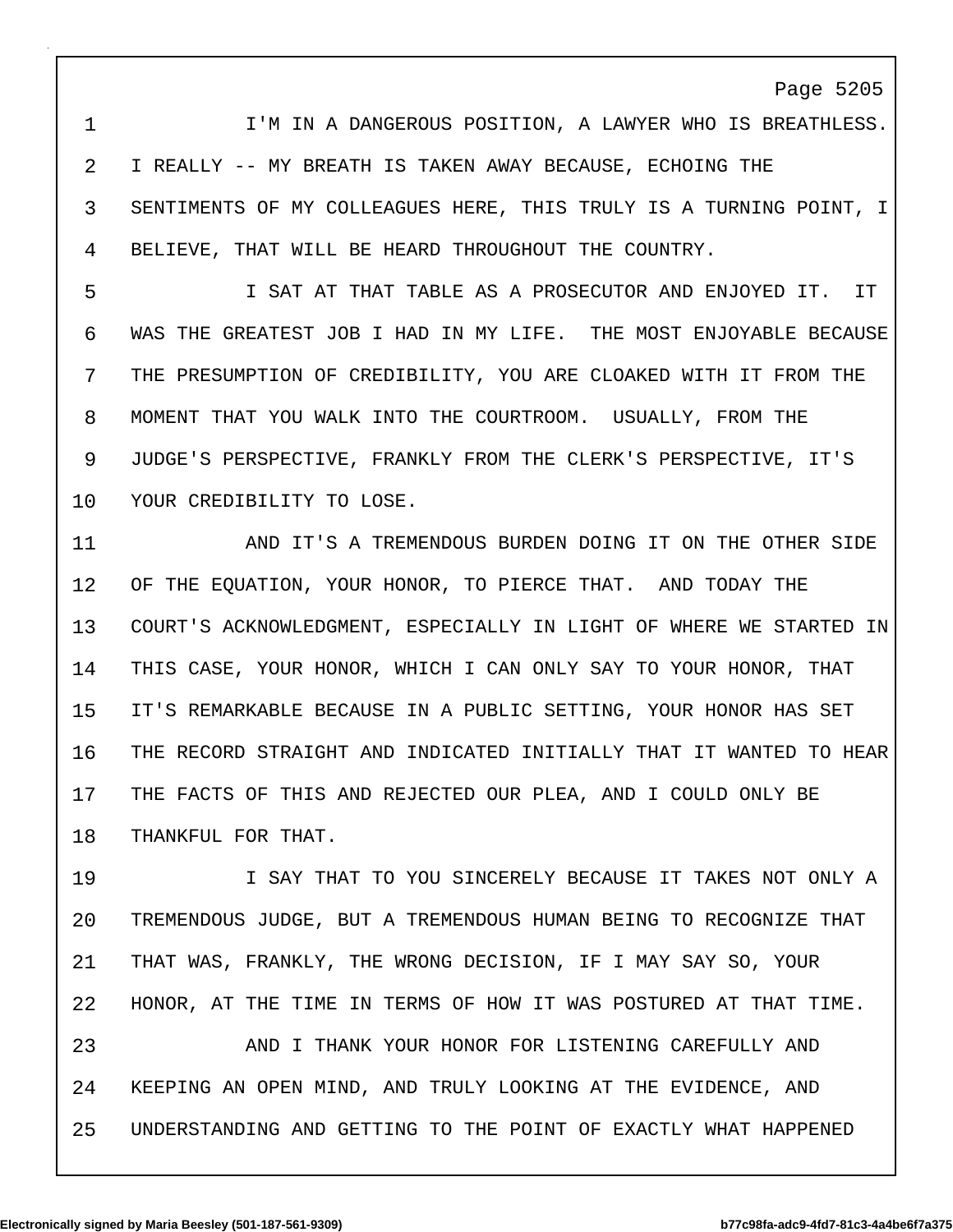HERE.

2 AND I THINK THAT OUR JUSTICE SYSTEM WILL EMBRACE THIS. THERE HAVE BEEN MANY CIRCUMSTANCES AROUND THE COUNTRY MOST RECENTLY WHERE A NUMBER OF CASES HAVE BEEN TOSSED BECAUSE OF PROSECUTORS PLACING THEIR THUMB ON THE SCALES OF JUSTICE. AND SADLY, THE OFFICE THAT I LOVED SO MUCH, HERE, WHICH IS A TREMENDOUS OFFICE, THE U.S. ATTORNEY'S OFFICE, DID SO IN THIS CASE.

9 AND I THANK YOUR HONOR FOR THE COURAGE TO GO FORWARD AND SET THE RECORD STRAIGHT. I HAVE REPRESENTED A HUMAN BEING HERE THAT I HAVE NEVER HAD MORE RESPECT FOR, OF ANYONE I HAVE REPRESENTED. AND NO DISRESPECT TO ANYONE ELSE. HE TRULY IS A WONDERFUL HUMAN BEING. AND I HAVE WATCHED THE FAMILY GO THROUGH THIS PROCESS FOR THREE AND A HALF YEARS. AND IT'S BEEN UGLY. AND IT JUST GOT UGLIER AND UGLIER UNTIL TODAY IN WHICH WE CAN ALL GO HOME AND CELEBRATE.

17 THANK YOU, YOUR HONOR.

18 THE COURT: MR. ASPERGER?

 **MR. SLOAN:** THANK YOU, YOUR HONOR.

20 AS THE COURT KNOWS, MR. ARONSON AND I AND MR. DULL HAVE, IN MANY WAYS, BEEN BYSTANDERS TO THESE CRIMINAL PROCEEDINGS, BUT THIS HAS NONETHELESS BEEN EXTREMELY CHALLENGING AS I'M SURE THE COURT IS WELL AWARE, FOR MR. DULL AND HIS FAMILY. AND WE APPLAUD THE COURT. WE ECHO WHAT OUR COLLEAGUES HAVE SAID AND APPLAUD THE COURT FOR THE GREAT COURAGE THAT THE COURT HAS SHOWN IN ITS RULING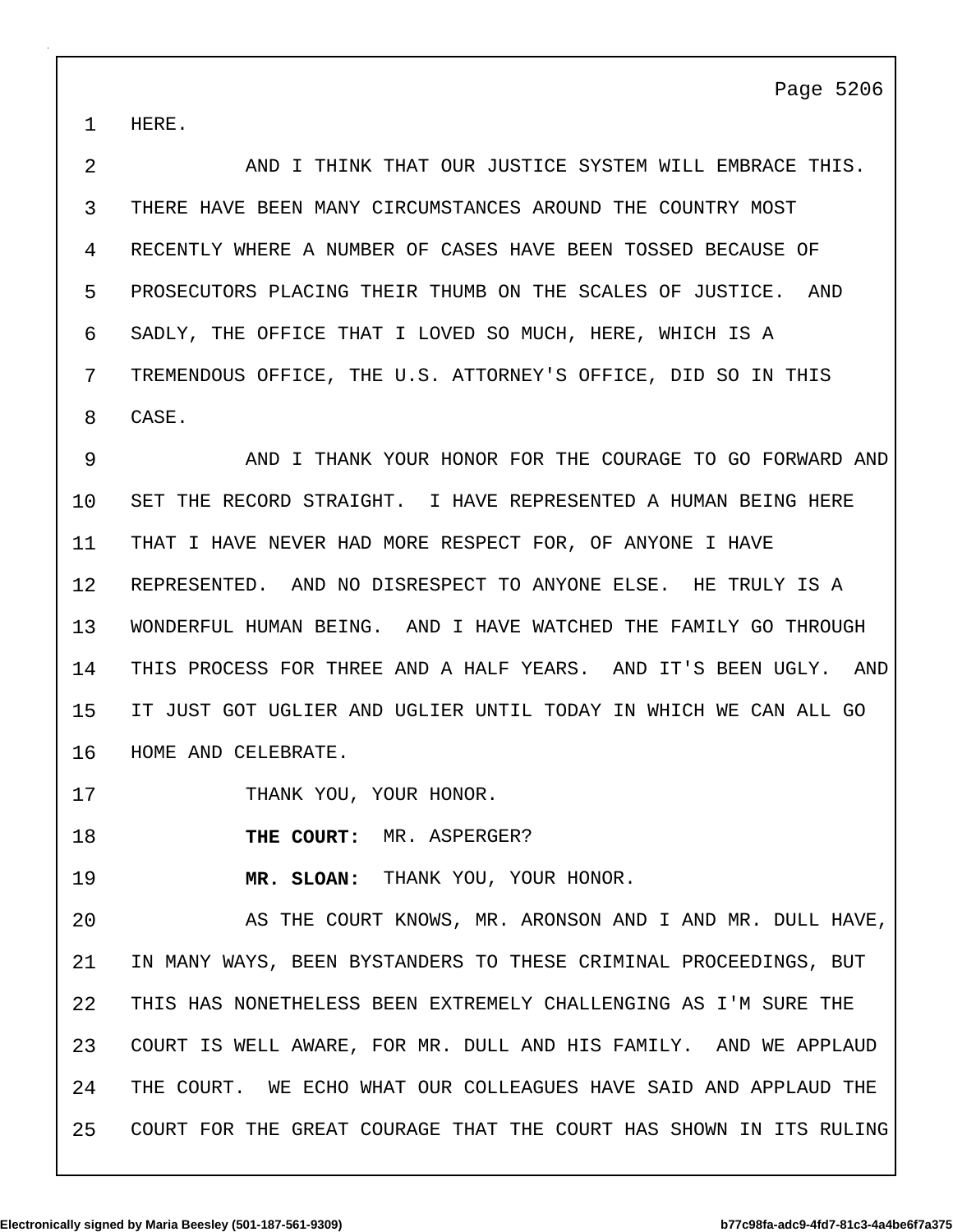TODAY.

2 ONE OF THE THINGS THAT STRUCK ME IN THE LAST TWO WEEKS WAS WHEN THE COURT SAID THAT YOU'RE HERE TO DO JUSTICE, TO DO THE RIGHT THING, AND THAT'S WHY YOU TOOK THE BENCH. THAT'S WHY I WAS A FEDERAL PROSECUTOR FOR 10 YEARS, YOUR HONOR, AND WAS PROUD TO BE ABLE TO SAY I REPRESENT THE UNITED STATES OF AMERICA. IT'S WHY, IN REPRESENTING MR. DULL AND TRYING TO SUPPORT HIM AND HIS FAMILY, WE'RE VERY PROUD TO BE REPRESENTING A MAN OF SUCH INTEGRITY WHO WAS ALWAYS THERE TO DO THE RIGHT THING. 10 AND THIS WILL BE A GREAT RELIEF OF THE BURDENS AND

TRYING CIRCUMSTANCES THAT HE HAS HAD TO GO THROUGH.

**AND I WILL ECHO WHAT, AGAIN, MR. MARMARO AND**  MR. SULLIVAN AND MR. GREENBERG HAD SAID. IT'S JUDGES LIKE YOU WHO HAVE SHOWN THE COURAGE TO MAKE THE RULING THAT YOU HAVE MADE; TO DO THE RIGHT THING; TO LOOK AT THE FACTS WITH AN OPEN MIND; AND TO BE OPEN TO CHANGING YOUR VIEW OF THE FACTS AND COMING UP WITH DOING THE RIGHT THING AND DOING FAIRNESS THAT RESTORES OUR FAITH IN THE SYSTEM OF JUSTICE.

19 AGAIN, IT STRUCK ME THAT THE BIGGEST DISAPPOINTMENT FOR MR. DULL, WHEN THE EVENTS THAT HAPPENED OCCURRED IN THIS CASE, WAS HIS PROFOUND DISAPPOINTMENT IN OUR JUSTICE SYSTEM. I'M SURE I SPEAK FOR HIM AS FOR ALL OF US THAT YOUR RULING TODAY DOES RESTORE THAT FAITH, AND WE'RE VERY GRATEFUL FOR IT, YOUR HONOR.

**AS THE COURT IS WELL AWARE, WE HAVE A PROPOSED ORDER** THAT WHENEVER YOU FEEL IT APPROPRIATE TO TAKE UP, WE CAN, BUT I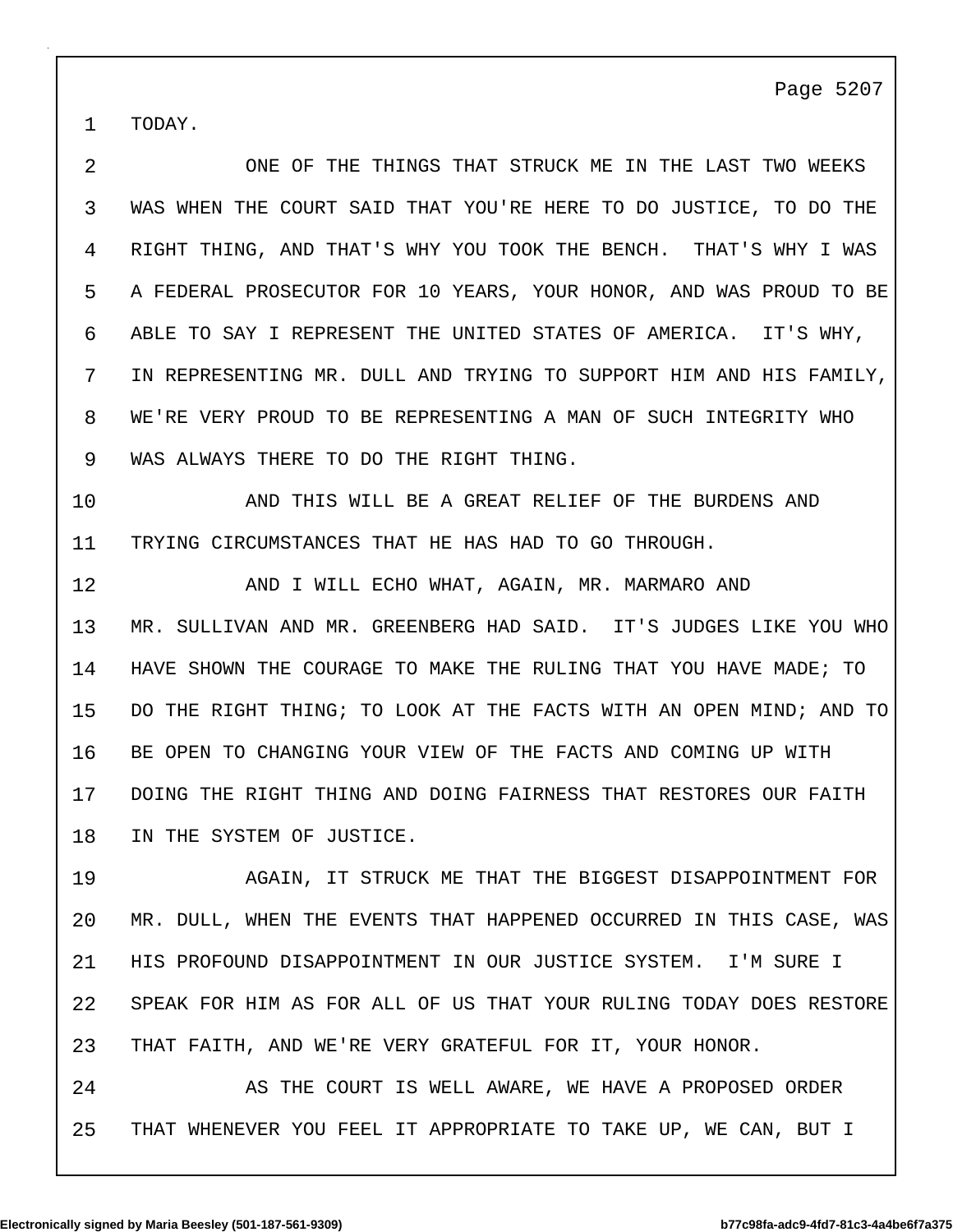REALIZE TODAY IS NOT THE TIME.

2 THANK YOU, YOUR HONOR.

 **THE COURT:** VERY WELL.

4 I SINCERELY APPRECIATE ALL THE COMPLIMENTS THAT COUNSEL HAVE GIVEN, ESPECIALLY THEY'RE FROM THE TITANS IN THE LEGAL PROFESSION. SO THEY MEAN A LOT TO ME. BUT IT'S REALLY IMPORTANT I THINK, TO ME, THAT YOU AND MR. RUEHLE, DR. NICHOLAS, MR. DULL, AND DR. SAMUELI REALIZE, I DON'T NEED TO BE COMPLIMENTED. THE WISDOM, THE BRILLIANCE WAS IN THE FRAMERS OF OUR CONSTITUTION. I'M JUST DOING MY JOB.

11 MR. ADKINS, IS THERE ANYTHING THE GOVERNMENT WOULD LIKE TO SAY? MR. CARDONA?

 **MR. CARDONA:** YOUR HONOR, VERY BRIEFLY. FIRST, AS YOU KNOW, THIS IS THE FIRST TIME I HAVE BEEN DOWN HERE IN THIS CASE. I APOLOGIZE FOR NOT HAVING BEEN OVER HERE THE LAST TWO WEEKS WHEN THESE EVENTS WERE GOING DOWN. I WOULD HAVE HOPED I COULD HAVE SAID SOMETHING THAT MIGHT HAVE CONVINCED THE COURT TO RULE DIFFERENTLY THAN IT DID TODAY.

19 I DON'T KNOW IF YOU WERE TOLD, BUT I WAS OUT OF, FIRST THE STATE AND OUT OF THE COUNTRY SO COULD NOT BE HERE.

 **THE COURT:** I WAS.

 **MR. ADKINS:** WITH THAT, YOUR HONOR, OBVIOUSLY WE HAVE HEARD YOUR DECISION. RESPECTFULLY, WE DISAGREE WITH IT. I DON'T THINK THAT WILL COME AS A SURPRISE TO YOU. WE HAVE SUBMITTED OUR PAPERS. WE BELIEVE WE HAVE SET FORTH OUR POSITION IN OUR PAPERS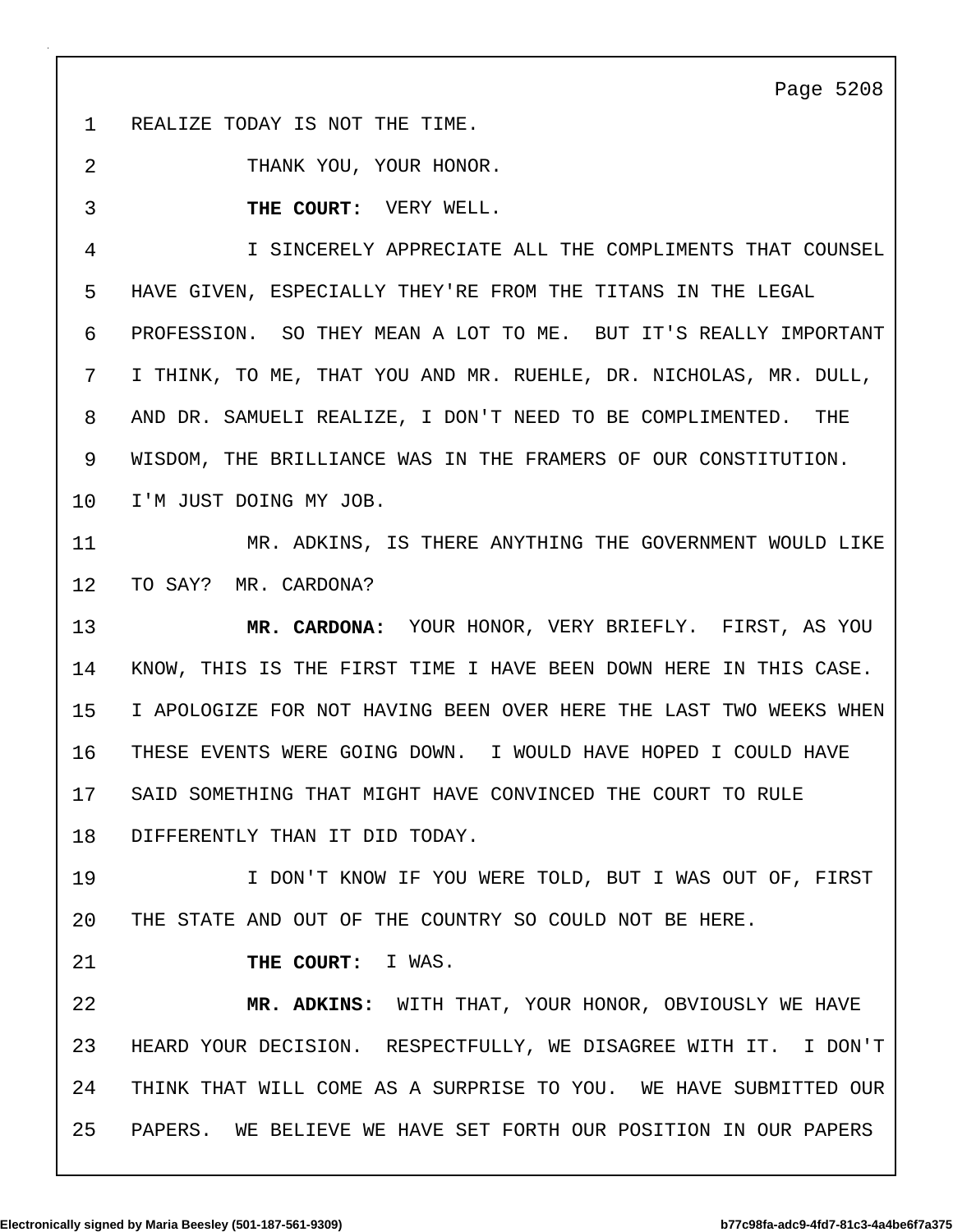|                | Page 5209                                                        |
|----------------|------------------------------------------------------------------|
| $\mathbf{1}$   | AND THE OTHER PLEADINGS. AND I DON'T BELIEVE THERE IS ANY POINT  |
| 2              | IN SAYING ANYTHING FURTHER HERE. YOU UNDERSTAND OUR POSITIONS. I |
| 3              | UNDERSTAND YOU DISAGREE WITH THEM. I HOPE YOU UNDERSTAND WE      |
| $\overline{4}$ | DISAGREE WITH YOUR RULING AND WE WILL NEED TO DECIDE WHAT WE DO  |
| 5              | NEXT. THANK YOU.                                                 |
| 6              | THE COURT: AND I APPRECIATE THAT, SIR.                           |
| 7              | ALL RIGHT. I DON'T THINK ANYTHING NEEDS TO BE SAID               |
| 8              | FURTHER OTHER THAN, MR. RUEHLE, YOU ARE A FREE MAN.              |
| 9              | THE DEFENDANT: THANK YOU, YOUR HONOR.                            |
| 10             | (WHEREUPON THE PROCEEDINGS WERE ADJOURNED AT 9:33.)              |
| 11             |                                                                  |
| 12             |                                                                  |
| 13             |                                                                  |
| 14             |                                                                  |
| 15             |                                                                  |
| 16             |                                                                  |
| 17             |                                                                  |
| $18\,$         |                                                                  |
| 19             |                                                                  |
| $20$           |                                                                  |
| 21             |                                                                  |
| $2\sqrt{2}$    |                                                                  |
| 23             |                                                                  |
| 24             |                                                                  |
| 25             |                                                                  |
|                |                                                                  |